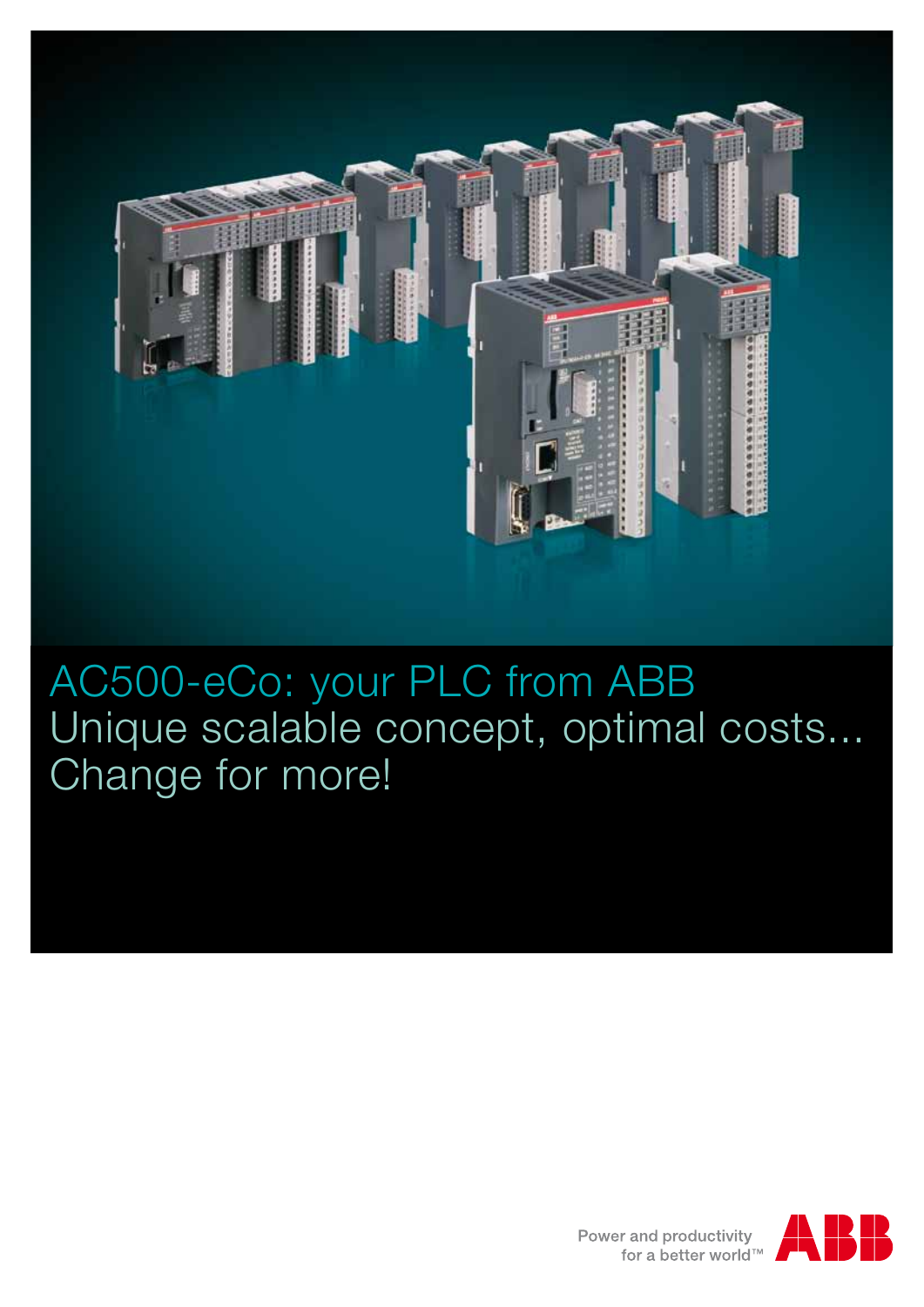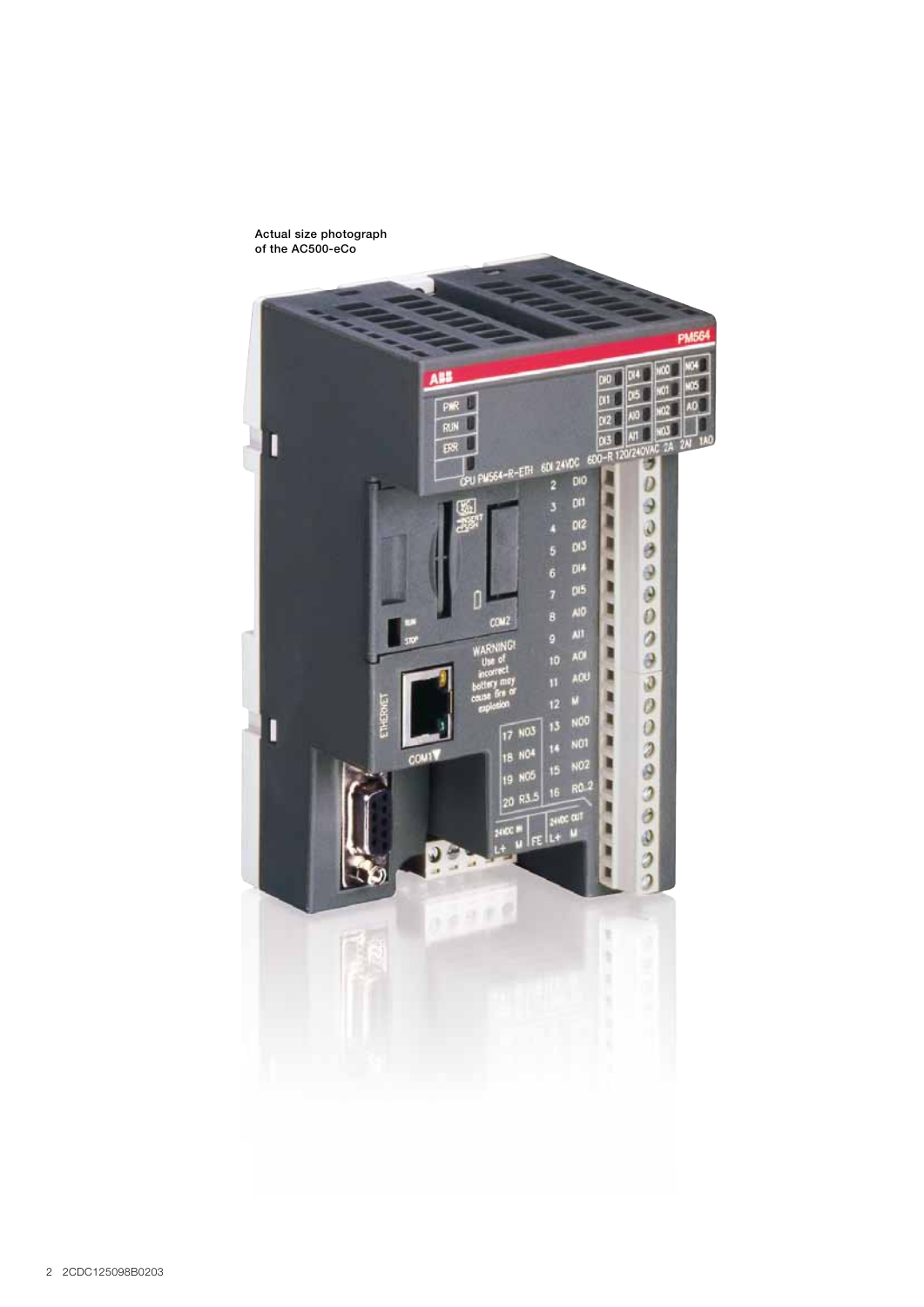## Change for more

Modern PLC solutions need to deliver the power where it is needed, when it is needed, while ensuring the project stays on schedule and within budget. It truly is time to change – for more.

#### More memory

The AC500-eCo offers you more memory than any comparable system on the market today. 128 kB program memory makes program optimization obsolete.

#### More speed

Program processing time 0.08  $\mu$ s/instruction provides the performance your application needs.

#### More communication

Communication is the key to success for most modern PLC solutions. As you would expect from the renowned AC500 family, the AC500-eCo comes with onboard Ethernet.

#### More programming comfort

The AC500-eCo saves you time and money by featuring the tried and tested CoDeSys programming environment across the entire AC500 range.

#### More flexibility

All analog inputs on CPU PM564 can be configured as digital inputs to allow individual customer solutions.

#### More support

Help is never more than a phone call away thanks to our exceptional network of support centers. Our hotline is available to you 24/7 for technical support and advice.



AC500 family, your PLCs from ABB - AC500 CPU range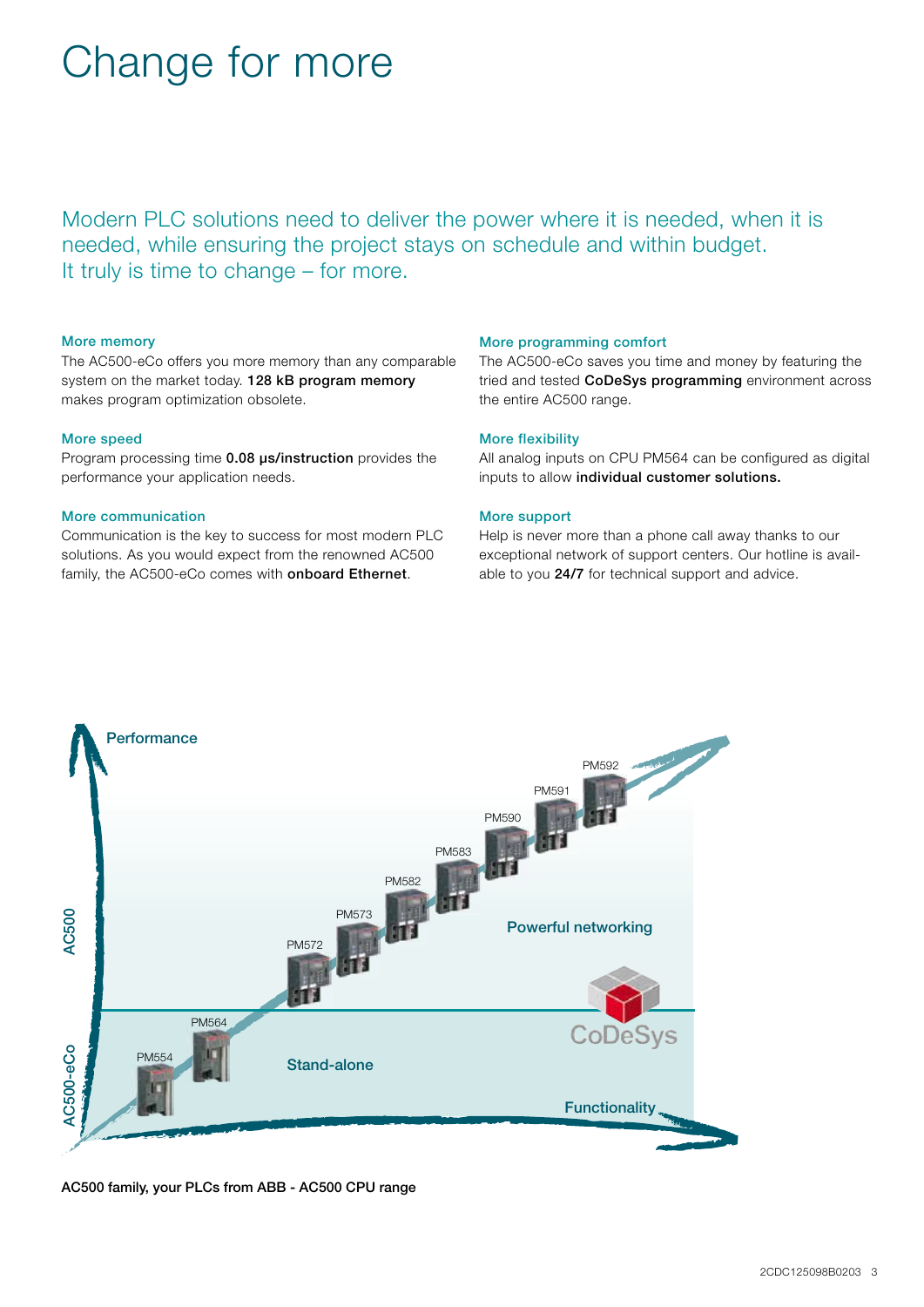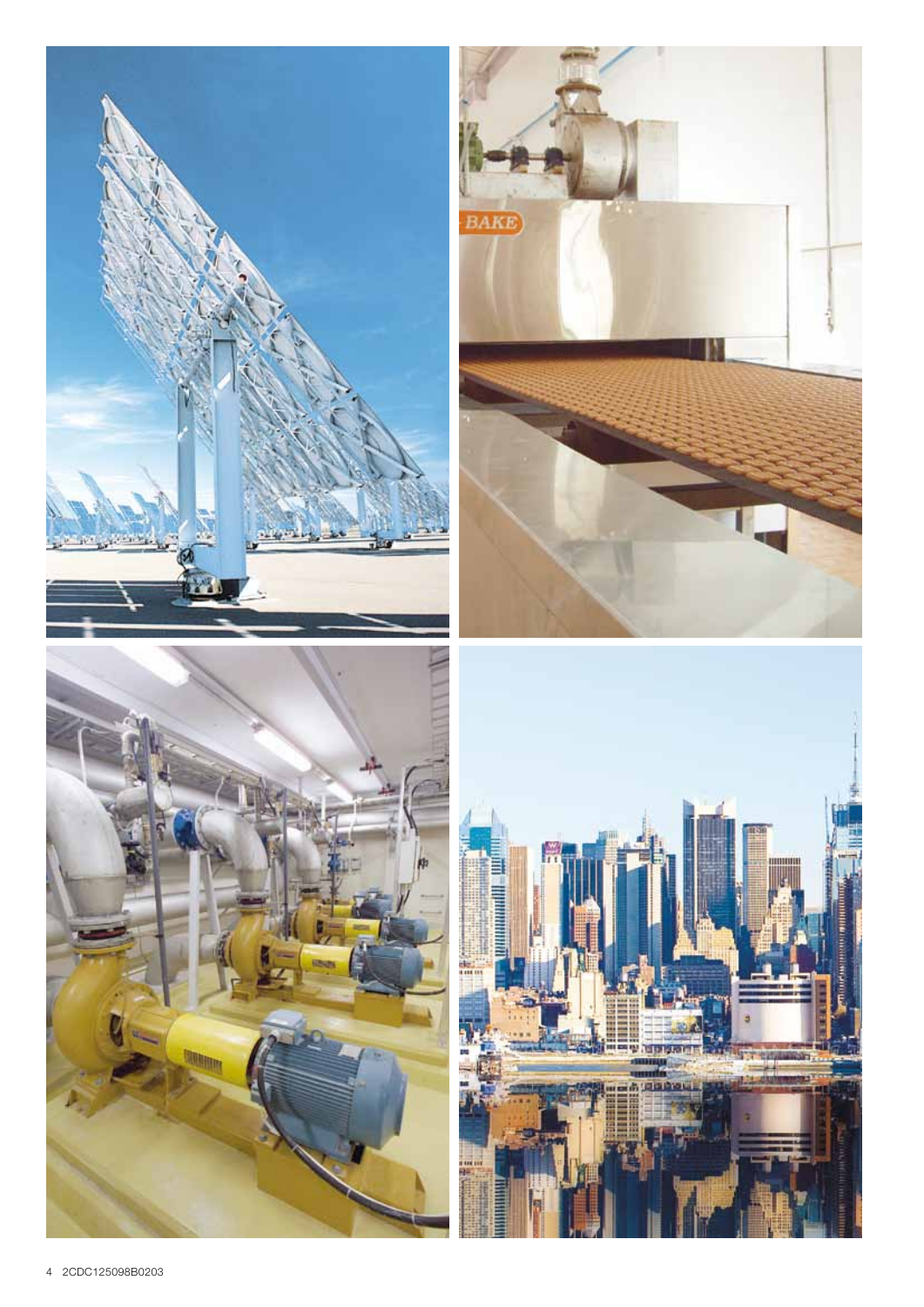## It's time to change – for more

The AC500-eCo from ABB is a range of uniquely scalable PLCs offering you unrivalled cost effectiveness for modern industrial automation applications where small-scale PLC solutions often represent the ideal solution.

Based on the successful AC500 range, these extremely compact entry-level PLCs offer the most flexible and economical configuration available, low cost and straightforward servicing and all of the requirements of a modern control system for small applications – without compromising on the power and support you have come to expect from ABB.

#### Easy to use

The AC500-eCo integrates perfectly into the AC500 family. The common programming system across the entire AC500 range will save you time, as the CoDeSys programming environment is custom made for easy integrated network configuration. In addition, the user program can be downloaded via an SD card without the need for programming tools.

#### **Economical**

We integrated multiple functions into single I/Os to allow for individual customer solutions.

#### Scalable flexibility

The AC500-eCo is fully compatible with the entire AC500 PLC family. This provides you with the option to build customized solutions based on the complete S500 and S500-eCo I/O range.

#### Versatile

The AC500-eCo offers multiple types of input and output signals together with AC500 libraries and function blocks for the most diverse specific customer requirements.

- Extremely easy to use
- Economical, cost-effective concept
- Unrivalled scalability and flexibility
- Optimal versatility

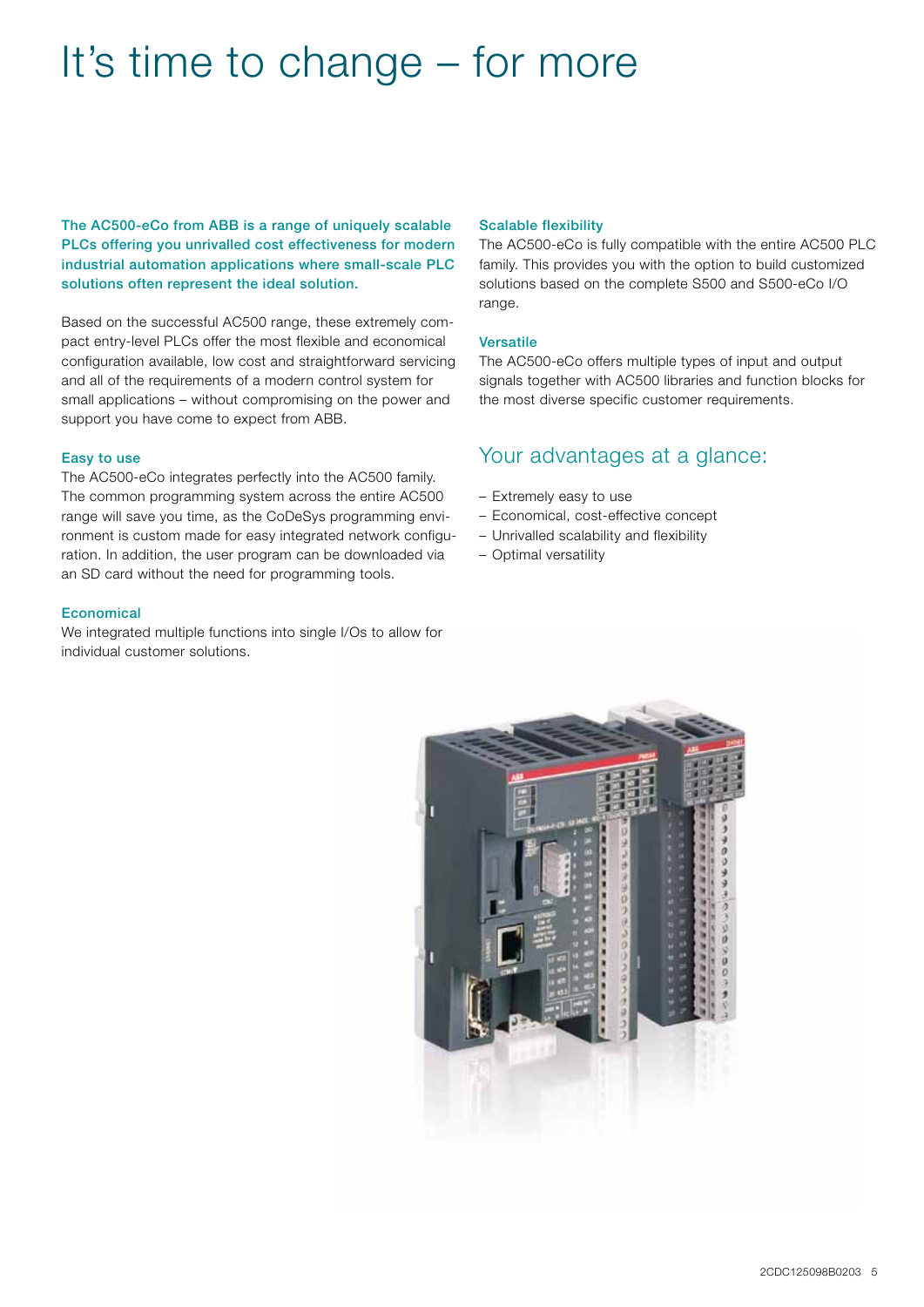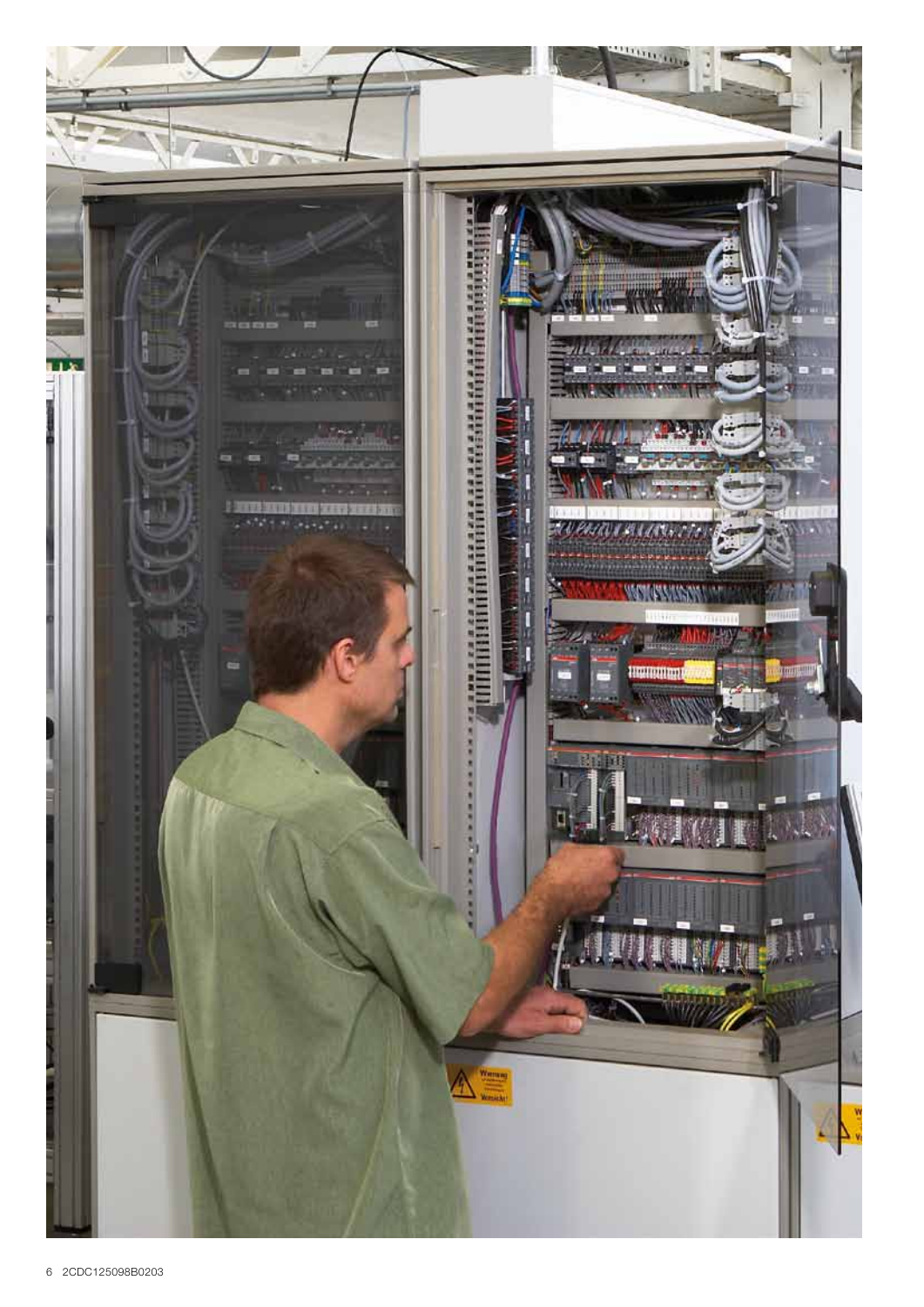## More scalability



#### **Scalability**

ABB's system designers have packed an impressive array of features into this pioneering entry-level range to deliver even better scalability and flexibility than ever before. This enables you to not only save money on buying unnecessary equipment that you are not going to need, but also the flexibility to scale up as and when needs dictate.

#### **Performance**

The AC500-eCo offers you a powerful PLC system that is truly outstanding in its class, featuring a generous 128 kB program memory coupled with a fast CPU offering program processing times of 0.08 µs/instruction.

#### State-of-the-art design

This future-oriented design with its slim footprint, rapid and secure cabling options and integrated diagnostic / monitoring indicators will integrate perfectly into your application. In addition, a secure connection to the system bus is ensured by means of sturdy, laterally integrated plugs.

#### Easy installation

Installation could hardly be more straightforward thanks to some of the features offered by the AC500-eCo – designed especially to make your life easier. For example, pre-wiring is possible via the use of deductible terminals. In addition, the modules can be fitted to the DIN rail with easy-to-use snapon mechanism.

#### **Certification**

As you would expect from an ABB product, the AC500-eCo is approved for customer use by accredited certification organizations around the world. This means you have the peace of mind of knowing that the entire range can be deployed safely, reliably and globally. Ask your local sales representative for more information.

- More scalability
- Better performance
- Future-oriented design
- Easy to install
- Approval for customer use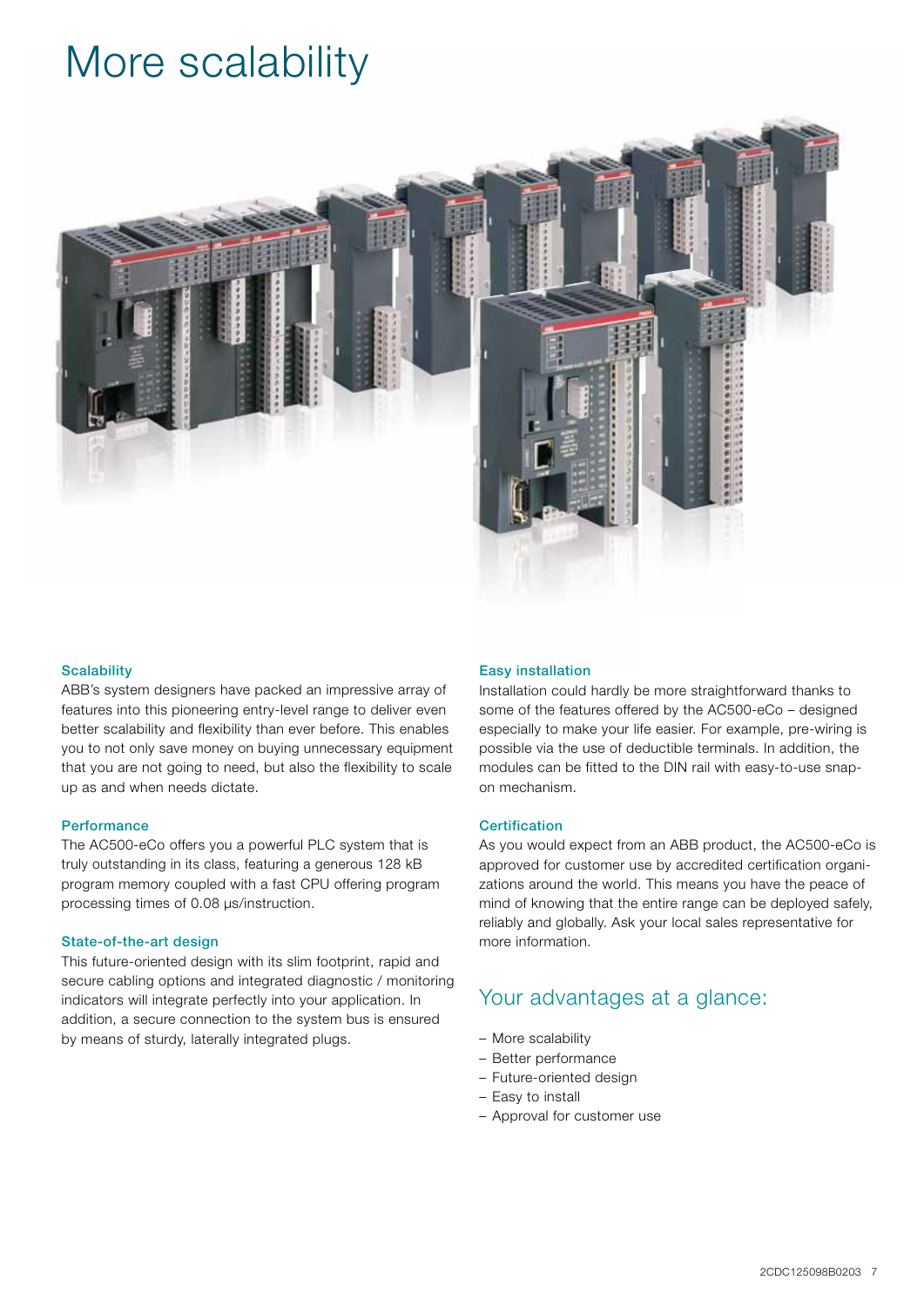# More communication

#### Multiple communication options

From the drawing-board up, ABB's engineers designed the AC500-eCo family with communication in mind. It's no surprise, therefore, that our package comes with a comprehensive range of communication options as standard, including Modbus master/slave, CS31 and a CPU with onboard Ethernet – a rich set of features normally only found in high-end product ranges.

#### Easy configuration

The innovative AC500-eCo comes with an easily integrated network configuration based on CoDeSys – ultimately saving you precious time and money.

#### Simple networking

An integrated serial interface parameterized as a Modbus master/slave or CS31 master provides an easy means of exchanging data. And there's more: A second serial interface and an SD card holder can optionally be attached, allowing for the possibility of having a total of two serial ports available for programming and communication purposes.

#### Integrated web server

Create your own visualization for HMI or PC with web browser. Suitable for your demands, the visualization can be programmed within CoDeSys.

### Your advantages at a glance:

- Comprehensive communication options
- Rich feature set and easy configuration
- Straightforward configuration
- Option for secondary serial interface and SD card
- Web server and FTP server for Ethernet CPUs



8 2CDC125098B0203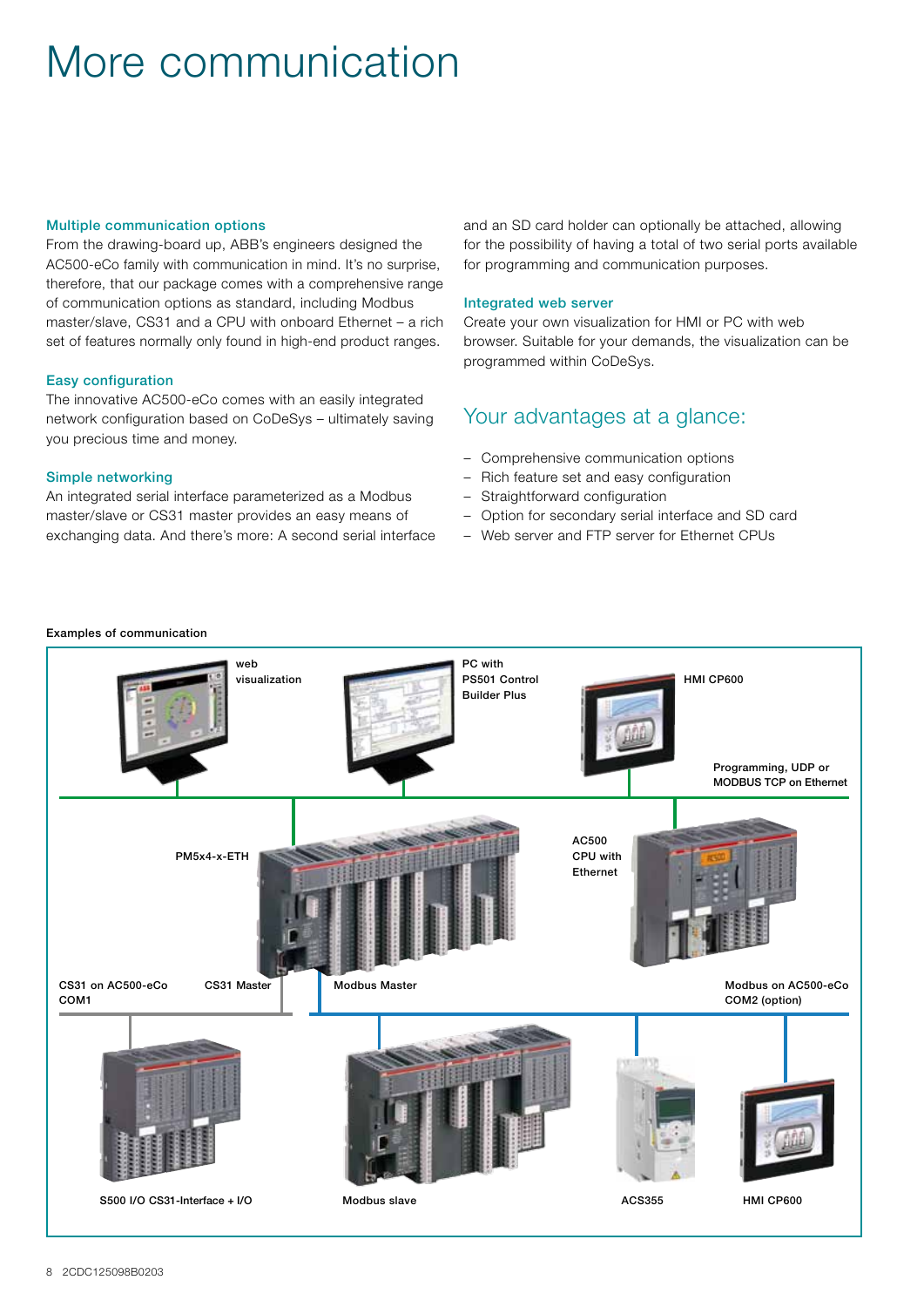## More freedom

#### Easy to learn

Offering all of the advantages you would expect from the AC500 family of devices, the AC500-eCo delivers an impressive set of powerful programming features. In addition, thanks to the fact that ABB uses a common CoDeSys-based programming system for the entire AC500 family, it is a snap to learn and configure.

#### Easy to program

You will be up and running in no time with our IEC 61131-3 compliant programming software. Based on the popular AC500 family, all of your existing AC500 libraries are compatible and immediately available for use.

#### Easy to commission

ABB's advanced simulation mode allows programs to be debugged without the need for PLC hardware, thereby reducing on-site testing requirements. Our user-configurable I/O system gives you the flexibility of being able to make decisions and modifications right up to the last minute. Likewise a graphical diagnosis environment speeds up commissioning to keep you on schedule.

### Your advantages at a glance:

- Easy to learn
- Easy to program
- Easy to commission





#### Visualization, programming, diagnosis, test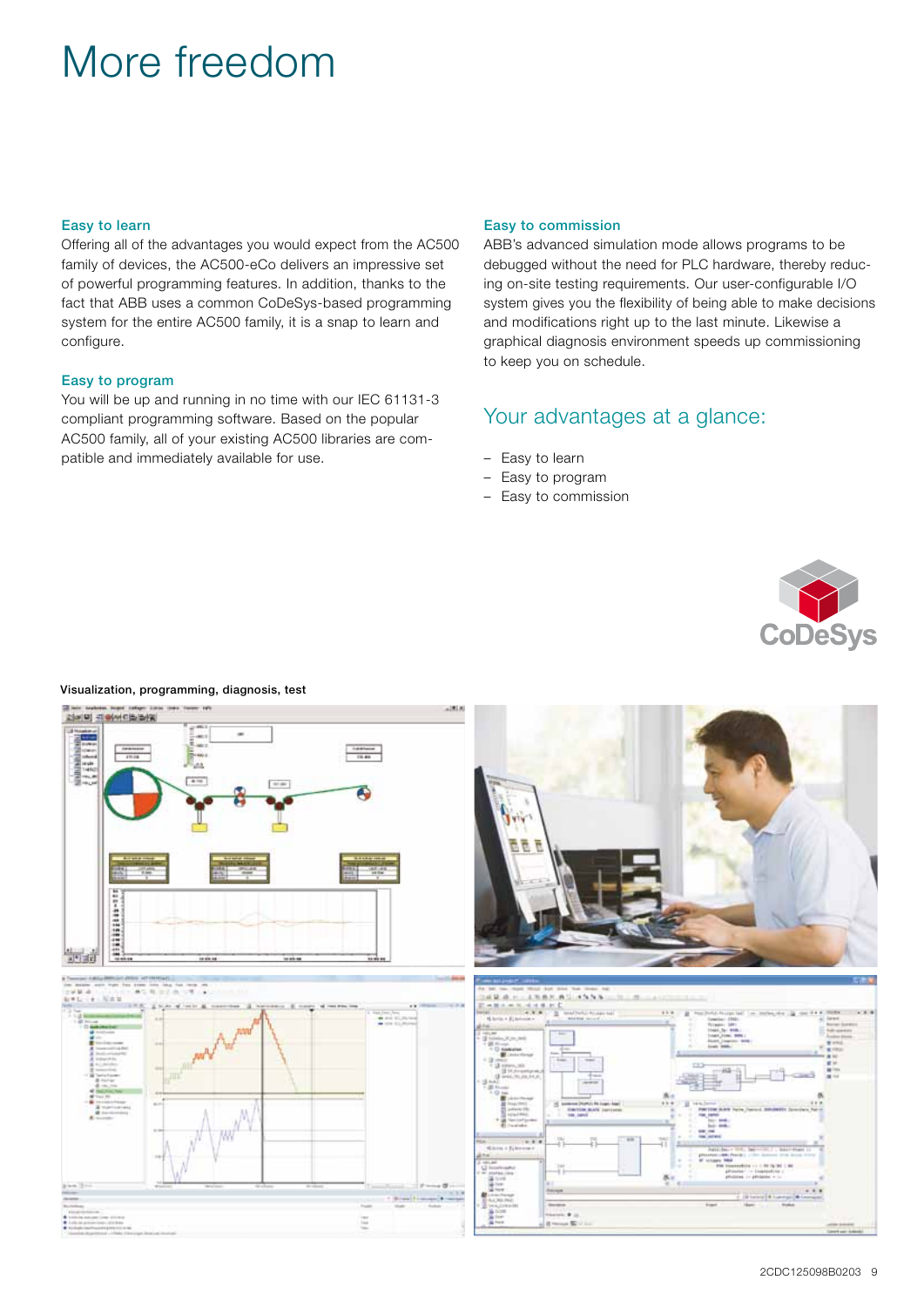## More integration



#### Flexible

ABB's AC500-eCo has been designed to integrate seamlessly into the broader AC500 family, offering you the decisive benefit of having a fully scalable and modular system.

#### **Economical**

The scalability offered by the entry-level AC500-eCo gives you the assurance of knowing that the system is able to grow with your needs – another reason for choosing one of the most flexible and economical PLC systems available on the market today.

#### Customer oriented

The AC500-eCo is made for you. It offers individually customized solutions to be created by using S500 and S500-eCo I/O modules in combination with AC500-eCo CPUs for small / stand-alone applications, or – should the need arise – AC500 CPUs for middle and high-end applications.

- Flexibility
- Economical
- Customer oriented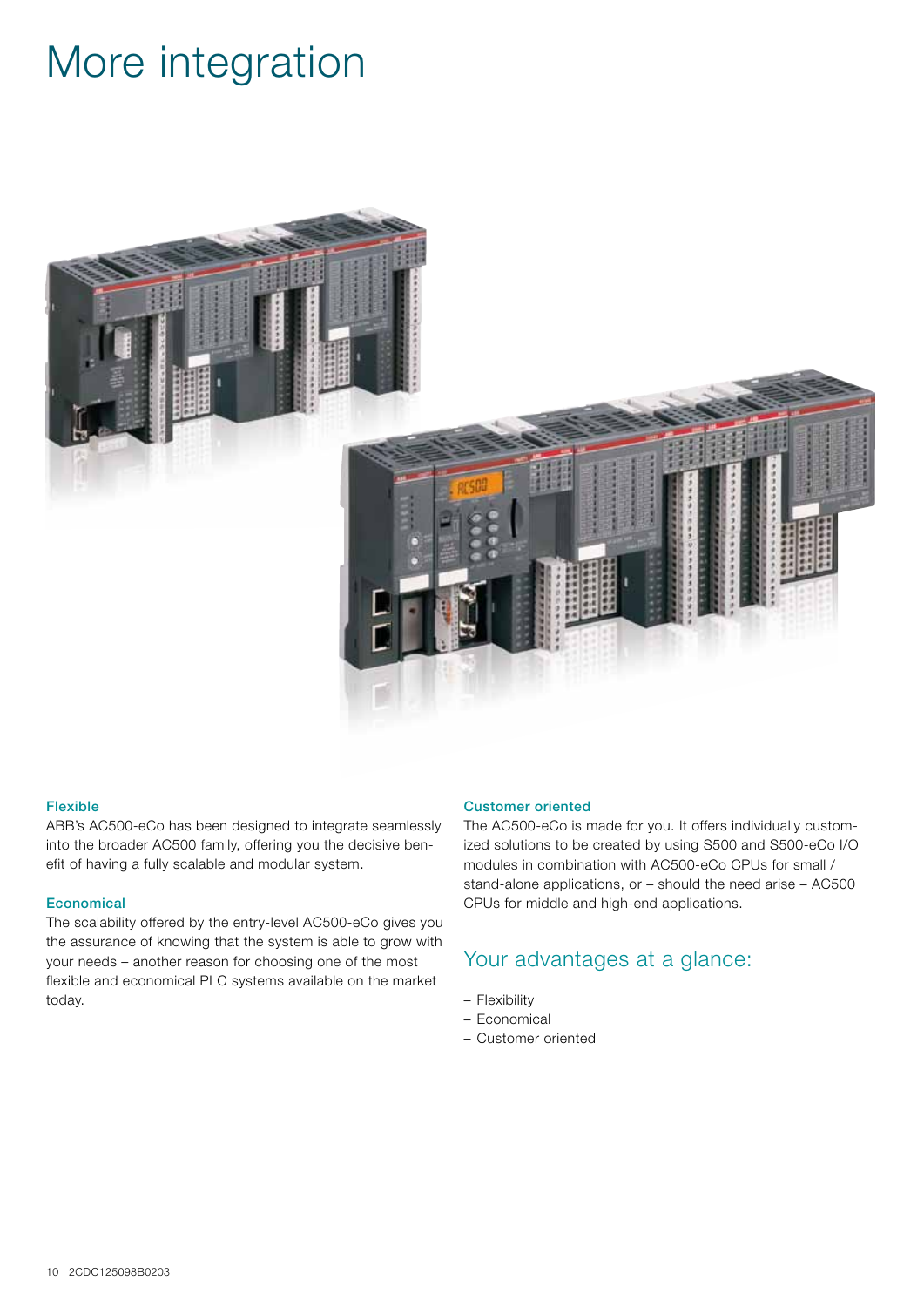## More options

#### Versatile

The AC500-eCo offers everything you've come to expect from a modern PLC platform – accessories not excluded: A broad set of accessories rounds off the many benefits of our compact line. Covering everything from a comprehensive software and visualization package, to programming cables and terminal blocks, ABB's AC500-eCo offers a host of accessories that gives you the power to implement your application economically and in time.

#### Customer-friendly application support

Our local sales organizations are always available and will be happy to advise you prior to your order. In addition, our friendly, competent team of support consultants can be contacted any time via our 24/7 hotline.

- Versatility
- Customer-friendly application support
- Only pay for what you actually use





1 Wall Mounting **2** Cover





2 Cover



8 SD-Card Adapter 4 SD-Card



5 Adapter with COM2 + realtime clock



**6** Adapter with realtime clock



**Adapter with COM2** 

8 Simulator TA571-SIM



 $9$  COM1 USB  $10$ programming cable



**10** COM2 USB programming cable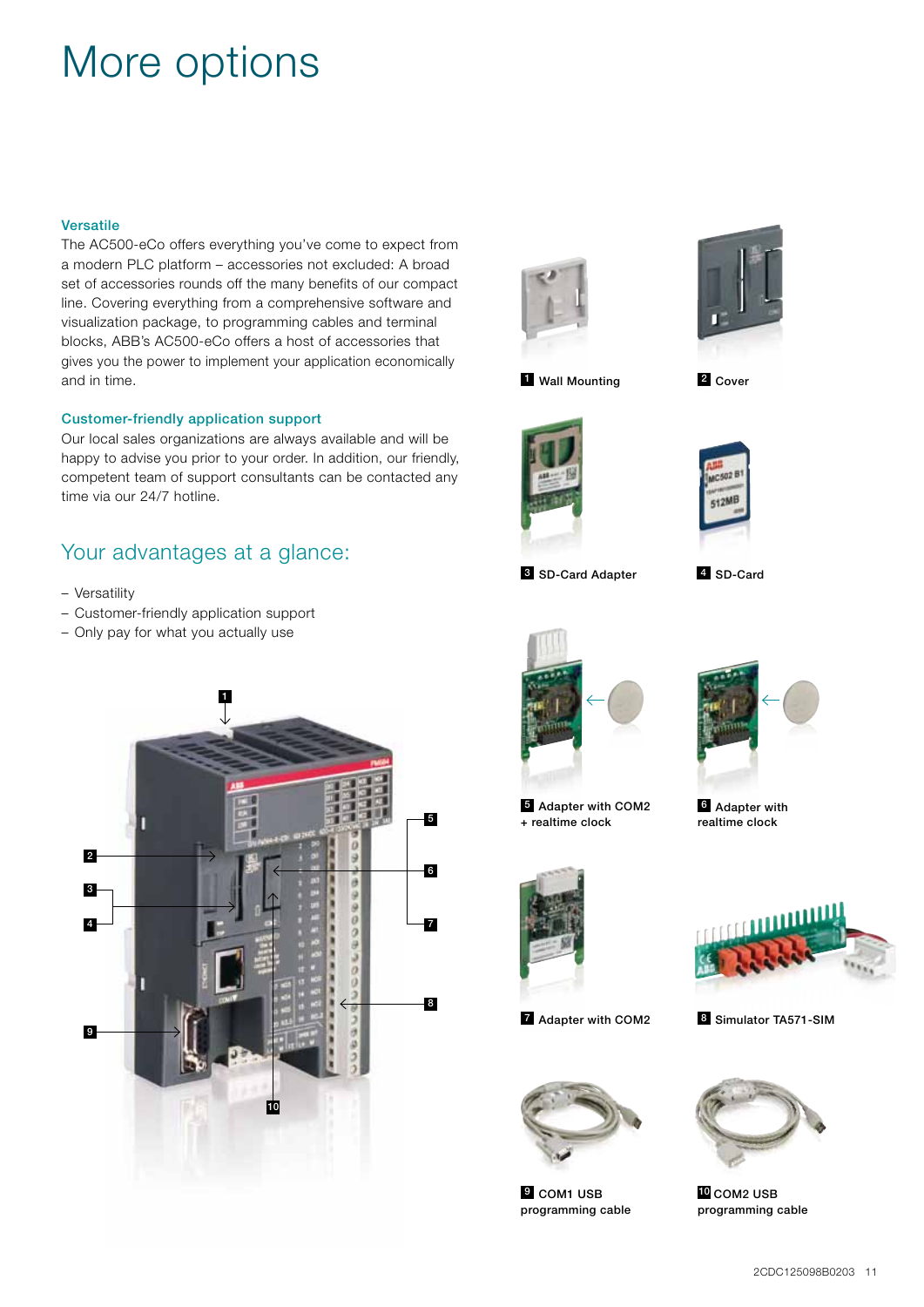## Technical data

#### AC500-eCo CPUs

| <b>Type</b>                     | memory |                      | Program   Onboard I/Os   Digital Onboard I/O |                                            | <b>Analog Onboard I/O</b> |                                      | <b>Ethernet Power</b>    |           |                                  |
|---------------------------------|--------|----------------------|----------------------------------------------|--------------------------------------------|---------------------------|--------------------------------------|--------------------------|-----------|----------------------------------|
|                                 |        |                      |                                              | DI/DO/AI/AO   Input signal   Output signal | Input signal              | Output signal                        | interface supply         |           | Order code                       |
| <b>PM554-T</b>                  | 128 kB | $\frac{1}{2}8/6/-/-$ | 24 V DC                                      | Transistor, 24 V DC,<br>0.5A               |                           |                                      |                          | 24 V DC   | 1TNE 968 900 R0100               |
| <b>PM554-R</b>                  | 128 kB | $\frac{1}{2}8/6/-/-$ | 24 V DC                                      | Relay, 24 V DC,<br>100-240 V AC, 2 A       |                           |                                      |                          | 24 V DC   | 1TNF 968 900 B0200               |
| <b>PM554-R-AC</b>               | 128 kB | $\frac{1}{2}8/6/-$   | 24 V DC                                      | Relay, 24 V DC,<br>100-240 V AC, 2 A       |                           |                                      | $\overline{\phantom{a}}$ |           | 100-240 V AC: 1TNF 968 900 B0220 |
| PM564-T*                        | 128 kB | 6/6/2/1              | 24 V DC                                      | Transistor, 24 V DC,<br>0.5A               | 010 V: 10 bits            | : 010 V. 020 mA.<br>$420 \text{ mA}$ |                          | : 24 V DC | 1TNF 968 900 B1100               |
| PM564-R*                        | 128 kB | 6/6/2/1              | 24 V DC                                      | Relay, 24 V DC,<br>100-240 V AC, 2 A       | 010 V: 10 bits            | : 010 V. 020 mA.<br>$420$ mA         |                          | 24 V DC   | 1TNF 968 900 B1200               |
| PM564-R-AC *                    | 128 kB | 6/6/2/1              | 24 V DC                                      | Relay, 24 V DC,<br>100-240 V AC, 2 A       | $010$ V: 10 bits          | : 010 V, 020 mA,<br>$420 \text{ mA}$ |                          |           | 100-240 V AC: 1TNF 968 900 B1220 |
| <b>PM554-T-ETH</b>              | 128 kB | $\frac{1}{2}8/6/-$   | 24 V DC                                      | Transistor, 24 V DC,<br>0.5A               |                           |                                      | ves                      | 24 V DC   | 1TNF 968 900 B0110               |
| <b>PM564-T-ETH *</b>            | 128 kB | 6/6/2/1              | 24 V DC                                      | Transistor, 24 V DC,<br>0.5A               | 010 V: 10 bits            | : 010 V. 020 mA.<br>$420 \text{ mA}$ | ves                      | 24 V DC   | 1TNF 968 900 B1110               |
| PM564-R-ETH *                   | 128 kB | 6/6/2/1              | 24 V DC                                      | Relay, 24 V DC,<br>100-240 V AC, 2 A       | 010 V: 10 bits            | : 010 V, 020 mA,<br>$420 \text{ mA}$ | ves                      | : 24 V DC | 1TNF 968 900 B1210               |
| <b>PM564-R-ETH-AC *: 128 kB</b> |        | 6/6/2/1              | <b>24 V DC</b>                               | Relay, 24 V DC,<br>100-240 V AC, 2 A       | 010 V: 10 bits            | 010 V, 020 mA,<br>$420$ mA           | ves                      |           | 100-240 V AC: 1TNE 968 900 R1211 |
|                                 |        |                      |                                              |                                            |                           |                                      |                          |           |                                  |

\* All analog inputs on AC500-eCo CPU PM564 can be configured as digital inputs.

#### S500-eCo I/O modules

| <b>Type</b>  | DI/DO/DC         | Input signal                                                            | Output signal                                                                   | <b>Terminal block</b><br>9 poles | <b>Terminal block</b><br>11 poles | Order code         |
|--------------|------------------|-------------------------------------------------------------------------|---------------------------------------------------------------------------------|----------------------------------|-----------------------------------|--------------------|
| DI561        | $BDI/-/-$        | 24 V DC                                                                 |                                                                                 |                                  |                                   | 1TNF 968 902 B2101 |
| DI562        | $16DI / - / -$   | 24 V DC                                                                 |                                                                                 |                                  |                                   | 1TNF 968 902 B2102 |
| DI571        | $BDI / - / -$    | 100-240 V AC                                                            |                                                                                 |                                  |                                   | 1TNF 968 902 B2103 |
| DO561        | $- / 8$ DO $/ -$ |                                                                         | Transistor, 24 V DC, 0.5 A                                                      |                                  |                                   | 1TNF 968 902 B2201 |
| DO571        | $- / 8$ DO $/ -$ |                                                                         | Relay, 24 V DC, 100-240 V AC, 2 A                                               |                                  |                                   | 1TNF 968 902 B2202 |
| DO572        | $- / 8$ DO $/ -$ |                                                                         | Triac. 100-240 V AC. 0.3 A                                                      |                                  |                                   | 1TNF 968 902 B2203 |
| DX561        | $BDI / BDO/-$    | 24 V DC                                                                 | Transistor, 24 V DC, 0.5 A                                                      |                                  |                                   | 1TNF 968 902 B2301 |
| DX571        | $BDI / BDO/-$    | 24 V DC                                                                 | Relay, 24 V DC, 100-240 V AC, 2 A                                               |                                  |                                   | 1TNF 968 902 B2302 |
| <b>DC561</b> | $-/-/16DC$       | 24 V DC                                                                 | Transistor, 24 V DC, 0.1A, HE 10-20<br>connector for prewiring system interfast | HF10-20                          |                                   | 1TNF 968 902 B2001 |
| AI561        | $4AI/-$          | $-2.5+2.5$ V. $-5+5$ V. 05 V.<br>010 V. 020 mA. 420 mA                  |                                                                                 |                                  |                                   | 1TNF 968 902 B1101 |
| AO561        | $-12AO$          |                                                                         | $-10+10$ V, 020 mA, 420 mA                                                      |                                  |                                   | 1TNF 968 902 B1201 |
| AX561        | 4AI / 2AO        | $-2.5+2.5$ V, $-5+5$ V, 05 V,<br>010 V. 020 mA. 420 mA                  | -10+10 V. 020 mA. 420 mA                                                        |                                  |                                   | 1TNF 968 902 R1301 |
| AI562        | $2AI/-$          | Pt100, Pt1000, Ni100, Ni1000,<br>Resistance: $150\Omega$ . 300 $\Omega$ |                                                                                 |                                  |                                   | 1TNE 968 902 R1102 |
| AI563        | $4AI/-$          | Thermocouples: S, T, R, E, N, K, J,<br>Voltage range: ±80 mV            |                                                                                 |                                  |                                   | 1TNE 968 902 R1103 |

Terminal blocks (9 or 11 poles) are necessary for S500-eCo I/Os. They are delivered separately. Note: Only ABB S500-eCo terminal blocks are suitable for S500-eCo I/Os (see table S500-eCo terminal blocks).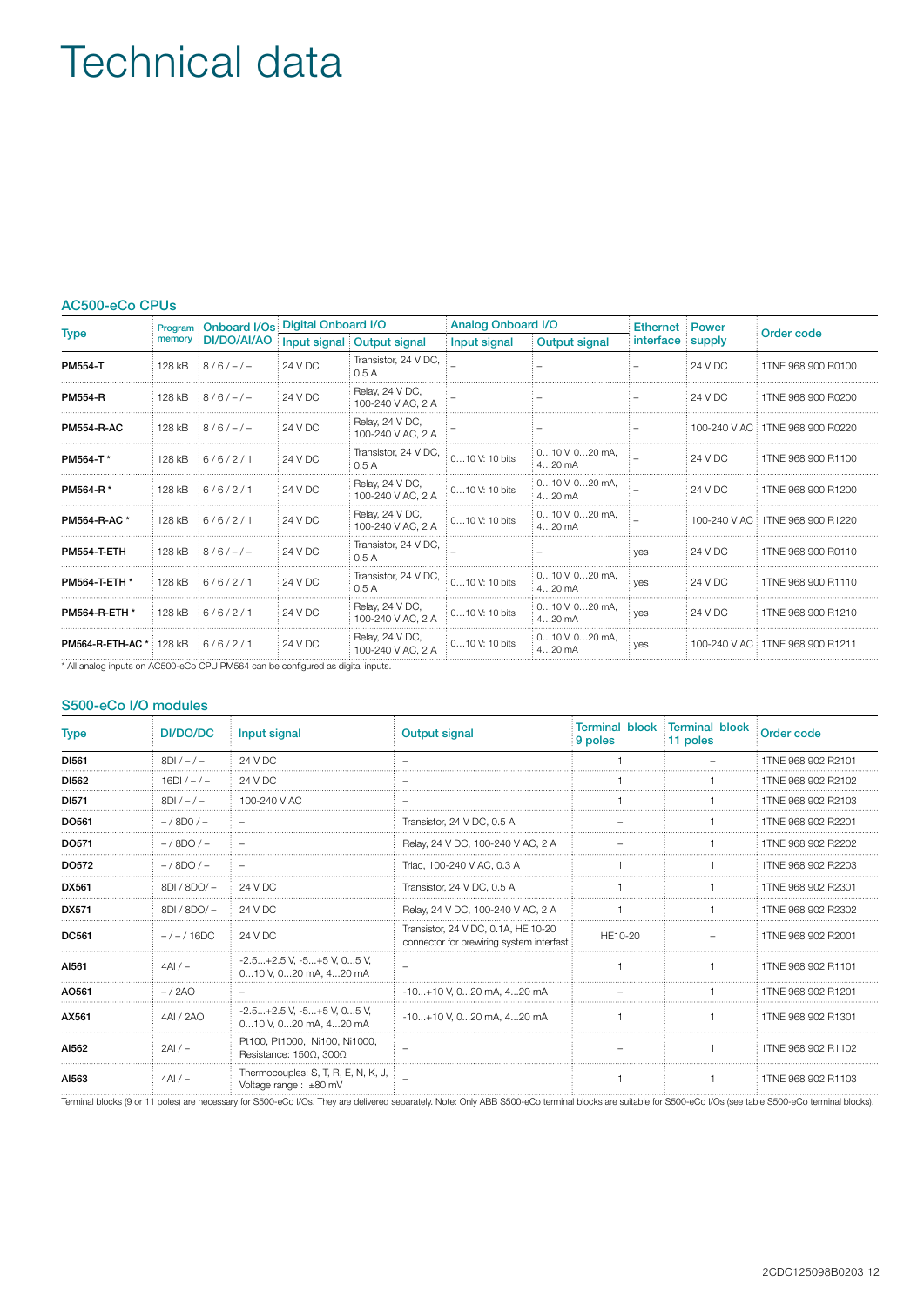#### S500-eCo terminal blocks

| <b>Type</b>  | Description                                                                  | )rder code         |
|--------------|------------------------------------------------------------------------------|--------------------|
| L44460901501 | 9 poles terminal block for S500-eCo I/O modules, screw front / cable side    | 1SSS 444 609 B1100 |
| L44461101501 | 11 poles terminal block for S500-eCo I/O modules, screw front / cable side   | 1SSS 444 611 R1100 |
| L44440901501 | 9 poles terminal block for S500-eCo I/O modules, screw front / cable front   | 1SSS 444 409 R1100 |
| L44441101501 | 11 poles terminal block for S500-eCo I/O modules, screw front / cable front  | 1SSS 444 411 R1100 |
| L44470901501 | 9 poles terminal block for S500-eCo I/O modules, spring front / cable front  | 1SSS 444 709 R1100 |
| L44471101501 | 11 poles terminal block for S500-eCo I/O modules, spring front / cable front | 1SSS 444 711 R1100 |

#### Software and cables

| <b>Type</b>      | Description                                                                                                                                                                              |                    |
|------------------|------------------------------------------------------------------------------------------------------------------------------------------------------------------------------------------|--------------------|
| <b>PS501</b>     | Programming package PS501 Control Builder Plus                                                                                                                                           | 1SAP 190 100 B0200 |
| <b>PS541-HMI</b> | License for runtime visualization package. For installation and visualization of images created<br>with the programming package PS501. Delivery includes license code and documentation. | 1SAP 190 500 B0001 |
| PS553-DRIVES     | Drives library delivered on SD Card to connect AC500-eCo with ACS355 drives.                                                                                                             | ISAP 181 900 B0001 |
| <b>TK503</b>     | Programming cable USB => RS485 SUB-D, 3 meters, COM1                                                                                                                                     | ITNE 968 901 B1100 |
| <b>TK504</b>     | Programming cable USB => RS485 terminal block, 3 meters, COM2                                                                                                                            | ITNE 968 901 B2100 |
| TK506**          | RS485 isolator, D-Sub 9 poles/Terminal 5 poles for COM1 of the AC500-eCo CPU                                                                                                             | 1SAP 186 100 B0001 |

\*\* In preparation

#### **Options**

| <b>Iype</b>      | Jescription                                                                     | Order code         |
|------------------|---------------------------------------------------------------------------------|--------------------|
| MC502            | SD Memory card 512 MB                                                           | 1SAP 180 100 R0001 |
| MC503            | SD Memory card adapter                                                          | 1TNF 968 901 B0100 |
| TA561-RTC*       | Real-time clock                                                                 | 1TNF 968 901 B3200 |
| <b>TA562-RS</b>  | Serial communication interface COM2, RS485, terminal block                      | 1TNF 968 901 B4300 |
| TA562-RS-RTC*    | Serial communication interface COM2 with real-time clock, RS485, terminal block | 1SAP 181 500 B0001 |
| <b>TA566</b>     | Wall mounting accessory for AC500-eCo CPU and S500-eCo I/O modules              | ITNF 968 901 R3107 |
| <b>TA570</b>     | Terminal blocks for CPU and option cover                                        | 1TNF 968 901 B3203 |
| <b>TA571-SIM</b> | TA571-SIM, digital input simulator                                              | TNF 968 903 B0203  |

\* Standard battery CR 2032 has to be purchased separately.

### Starter kits AC500-eCo CPU \*\*\*

| <b>Type</b>          | <b>Description</b>                                                                                                                                          | Order code            |
|----------------------|-------------------------------------------------------------------------------------------------------------------------------------------------------------|-----------------------|
| <b>TA574-A-R-AC</b>  | Starter kit with CPU PM564-R-AC, programming cable, digital input simulator, PS501 starter kit version and "Getting Started" handbook : 1SAP 186 200 R0001  |                       |
| <b>TA574-A-R</b>     | Starter kit with CPU PM564-R, programming cable, digital input simulator, PS501 starter kit version and "Getting Started" handbook                          | 1SAP 186 200 R0002    |
| <b>TA574-A-T</b>     | Starter kit with CPU PM564-T, programming cable, digital input simulator, PS501 starter kit version and "Getting started" handbook                          | 1 1 SAP 186 200 R0003 |
| <b>TA574-D-T-ETH</b> | Starter kit with CPU PM554-T-ETH, programming cable, digital input simulator, PS501 starter kit version and "Getting started" handbook   1SAP 186 200 R0004 |                       |
| *** In preparation   |                                                                                                                                                             |                       |

#### PLC trainer

| Type | Description                                                                                                                                            |
|------|--------------------------------------------------------------------------------------------------------------------------------------------------------|
|      | Training packages with didactic models, software, teachware for schools and universities. Expansion possibilities Plug-on Module Motor,                |
|      | PLC Trainer AC500 : Plug-On Module Traffic Light and Solar Tracking model. These training packages are built in cooperation with IKH Didactic Systems. |
|      | For more information and ordering details please visit www.ikhds.com/abb                                                                               |